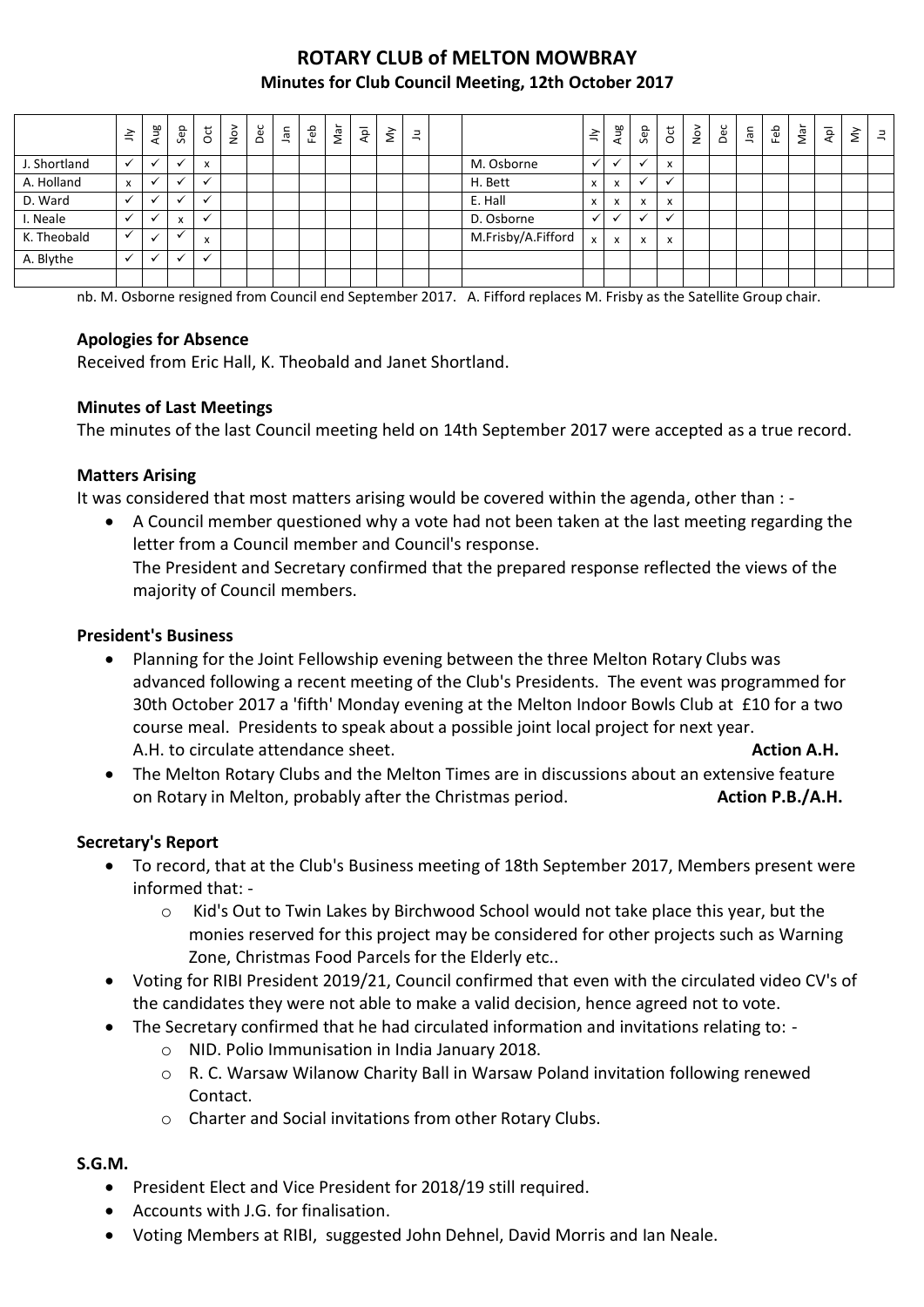# **Treasurer's Report** (Report previously circulated)

- **Club Account** balance at £6299.01, however still included in the total is £1942.66 of Satellite Group monies. Five main Club members still have outstanding subscriptions, along with 9 from Satellite Group. Treasurer chasing payment with main Club members, and through Paul Kennedy Treasurer of Satellite Group. **Action K.T. Action K.T. Action K.T.**
- **Trust Account**. Balance increased to £9446.45, reduced from last month due to £590 Shelter Box donation. Within the balance £7260.09 is reserved to Committees, or allocated for projects. The remaining balance of £2186.36 is unallocated, or to be attributed to specific charities. **Action K.T.**
- The End of Year Accounts/balances 2016/17 were with J.G. for finalising with a view to hold a Trustees meeting before SGM and then for Sara Amos of Foxwise for formal examination.

#### **Action K.T.**

- Council requested the Treasurer to send the £82.41 recorded in the Shelter Box account to Shelter Box as it was donated for this project. **Action K.T. Action K.T.**
- Council questioned why an amount of £2218.81 was still allocated to the Philippine's project when it was understood that the Teachers' airfares etc. had been reimbursed. **Action K.T.**

#### **Diary**: -

Dates as website calendar and lunch speakers programmed through to Christmas.

**Committee Reports.** Most minutes of October's Committee meetings had been circulated to Council Members and are on the Club's website.

### **Club Service**

- Minutes of October's meeting on website cover most projects.
- Publicity planned for forthcoming events including:
	- o Santa Fun Run, leaflets in production ready for circulation to sports, youth Clubs, etc.

o Shoe Box project. **Action A.H./G.B./P.B.**

- o Food Parcels with Lions/Belvoir to promote when logistics defined.
- Club's Charter Dinner will be held on 12th March 2018 at St. Mary's Church.

### **Foundation**

- The 'Club's' original Shelter Box which is in a poor condition and obsolete is not required by Melton Scouts. Option to return to Shelter Box organiser for their distribution to other Scout organisations. A.B. to define contact to D.W. **Action A.B./D.W. Action A.B./D.W.**
- Foundation lunch at B.M. College restaurant planned for end April early May 2018. **Action A.B**

### **International** (As report)

- Youth Exchange opportunity from Philippines. D.O. to discuss details and a formal involvement with International Committee before commitment. Council however confirmed their support to an involvement. **Action D.O.**
- 'Old' Shelter Box see Foundation
- The 9 boxes of books already shipped to the Philippines have arrived, 5 further boxes are in transit, with 3 more available for shipping if funds allow. Other Rotary Clubs could be offered these books for their projects if funds are insufficient. **Action D.O.**
- RIBI Global and District Grant support for International projects. Council agreed that D.O. could offer our Club's experience following a request for support from M. Kingdom. **Action D.O.**